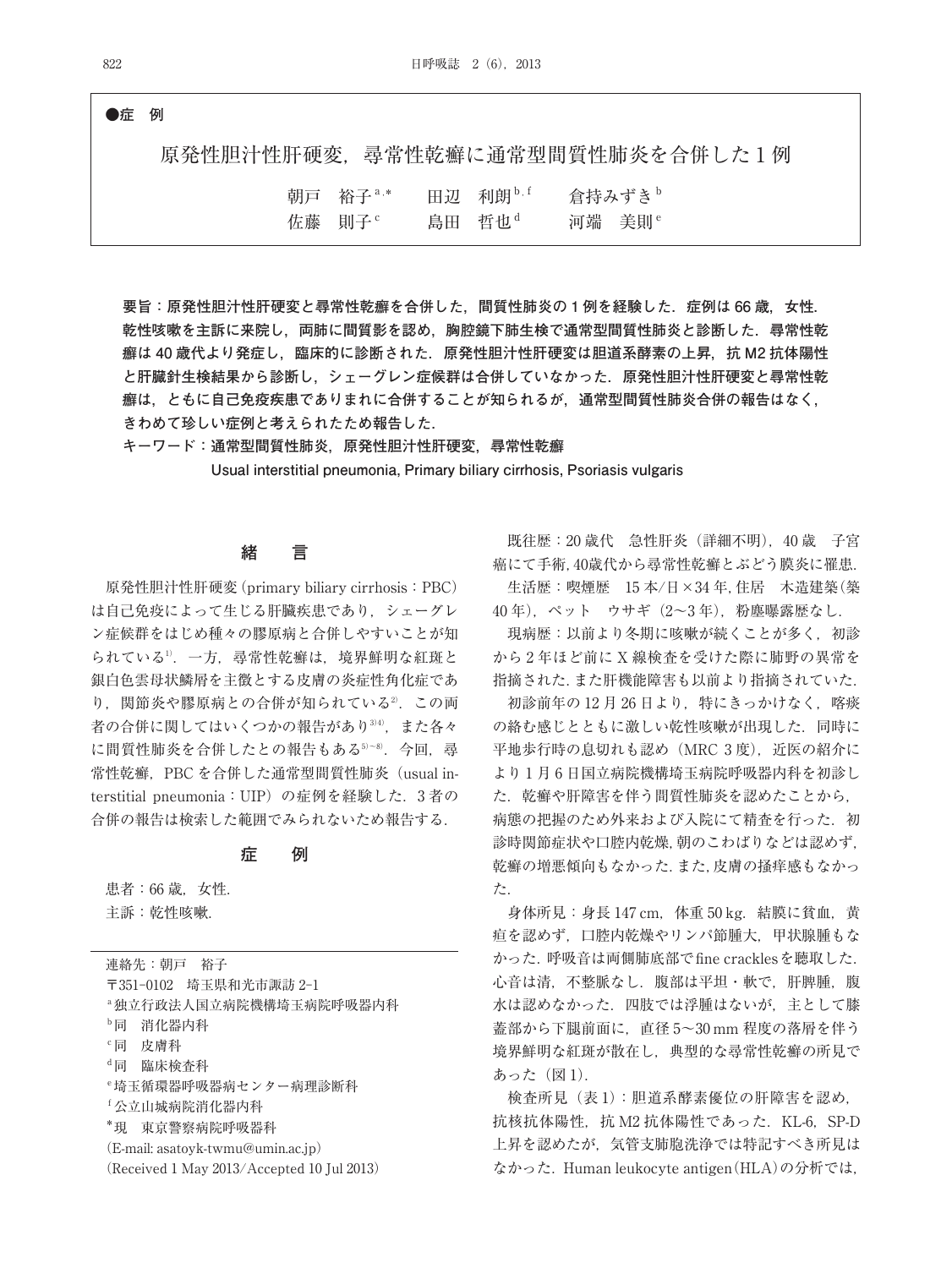

**図 1** 皮膚所見.膝蓋部から下腿にかけ,銀白色の落屑を伴う局面を認める.左:両側下腿で病 変の強い部分.右:右膝蓋部の拡大写真.

| 尿検査                    |                                 | 免疫学                                    |                        |  |
|------------------------|---------------------------------|----------------------------------------|------------------------|--|
| 蛋白                     | $(-)$                           | <b>CRP</b>                             | $0.17$ mg/dl           |  |
| 糖                      | $(\,-\,)$                       | RAHA                                   | $<$ 40                 |  |
| 潜血反応                   | $(-)$                           | 抗核抗体                                   | $\times$ 160倍          |  |
|                        |                                 | 抗 SS-A                                 | $(-)$                  |  |
| 血液                     |                                 | 抗 SS-B                                 | $(-)$                  |  |
| <b>WBC</b>             | $8,250/\mu$                     | 抗 Scl-70                               | $(-)$                  |  |
| <b>RBC</b>             | $388 \times 10^{4} / \mu$ l     | IgG                                    | $1,973$ mg/dl          |  |
| Hb                     | $13.2$ g/dl                     | $115 \,\mathrm{mg}/\mathrm{dl}$<br>IgM |                        |  |
| Ht                     | 40.6%                           | IgA<br>$329 \,\mathrm{mg}/\mathrm{dl}$ |                        |  |
| Plt                    | $16 \times 10^4/\mu$ l          | 抗ミトコンドリア抗体                             | $20$                   |  |
|                        |                                 | 抗 M2 抗体                                | 67.3                   |  |
| 生化学                    |                                 | $KL-6$                                 | 1,249 U/ml             |  |
| TP                     | $8.5$ g/dl                      | SP-D                                   | $125.9$ ng/ml          |  |
| Alb                    | $4.1$ g/dl                      |                                        |                        |  |
| T-Bill                 | $0.5\:\mathrm{mg}/\mathrm{dl}$  | ウイルス                                   |                        |  |
| <b>AST</b>             | 49 U/L                          | HBsAg                                  | $(-)$                  |  |
| ALT                    | $35$ U/L                        | <b>HCV</b>                             | $(-)$                  |  |
| ALP                    | 554 U/L                         |                                        |                        |  |
| LDH                    | 273 U/L                         | 気管支肺胞洗浄                                |                        |  |
| $\gamma$ GTP           | 194 U/L                         | 総細胞数                                   | $26 \times 10^4/\mu$ l |  |
| $\mathrm{C}\mathrm{K}$ | 71 U/L                          | Mφ                                     | 90%                    |  |
| <b>BUN</b>             | $21.4 \text{ mg/dl}$            | Neutr                                  | $3\, \%$               |  |
| Cr                     | $0.81$ mg/dl                    | Lymph                                  | 5%                     |  |
| UA                     | $5.6 \,\mathrm{mg}/\mathrm{dl}$ | Eo                                     | $2\, \%$               |  |
| AML                    | 202 U/L                         | CD4/CD8                                | 1.3                    |  |
| Na                     | $139$ mmol/L                    | 培養                                     | 正常菌叢                   |  |
| K                      | $4.7$ mmol/L                    | 抗酸菌                                    | 陰性                     |  |
| Cl                     | $102$ mmol/L                    | 細胞診                                    | クラス II                 |  |
| <b>BS</b>              | $113 \,\mathrm{mg}/\mathrm{dl}$ |                                        |                        |  |
| HbAlc (JDS)            | 5.8%                            | 肺機能検査                                  |                        |  |
|                        |                                 | <b>VC</b>                              | 1.92 L                 |  |
| 動脈血ガス分析                |                                 | $\%$ VC                                | 87.7%                  |  |
| pH                     | 7.406                           | FEV1                                   | 1.48 L                 |  |
| PaO <sub>2</sub>       | 78.6 Torr                       | FEV1%<br>84.1%                         |                        |  |
| PaCO <sub>2</sub>      | 39.8 Torr                       |                                        |                        |  |
| HCO <sub>3</sub>       | $24.4$ mmol/L                   | <b>HLA</b>                             | A2, B71, B48, CW7, CW8 |  |
| SaO <sub>2</sub>       | 95.7%                           |                                        |                        |  |

**表 1** 検査所見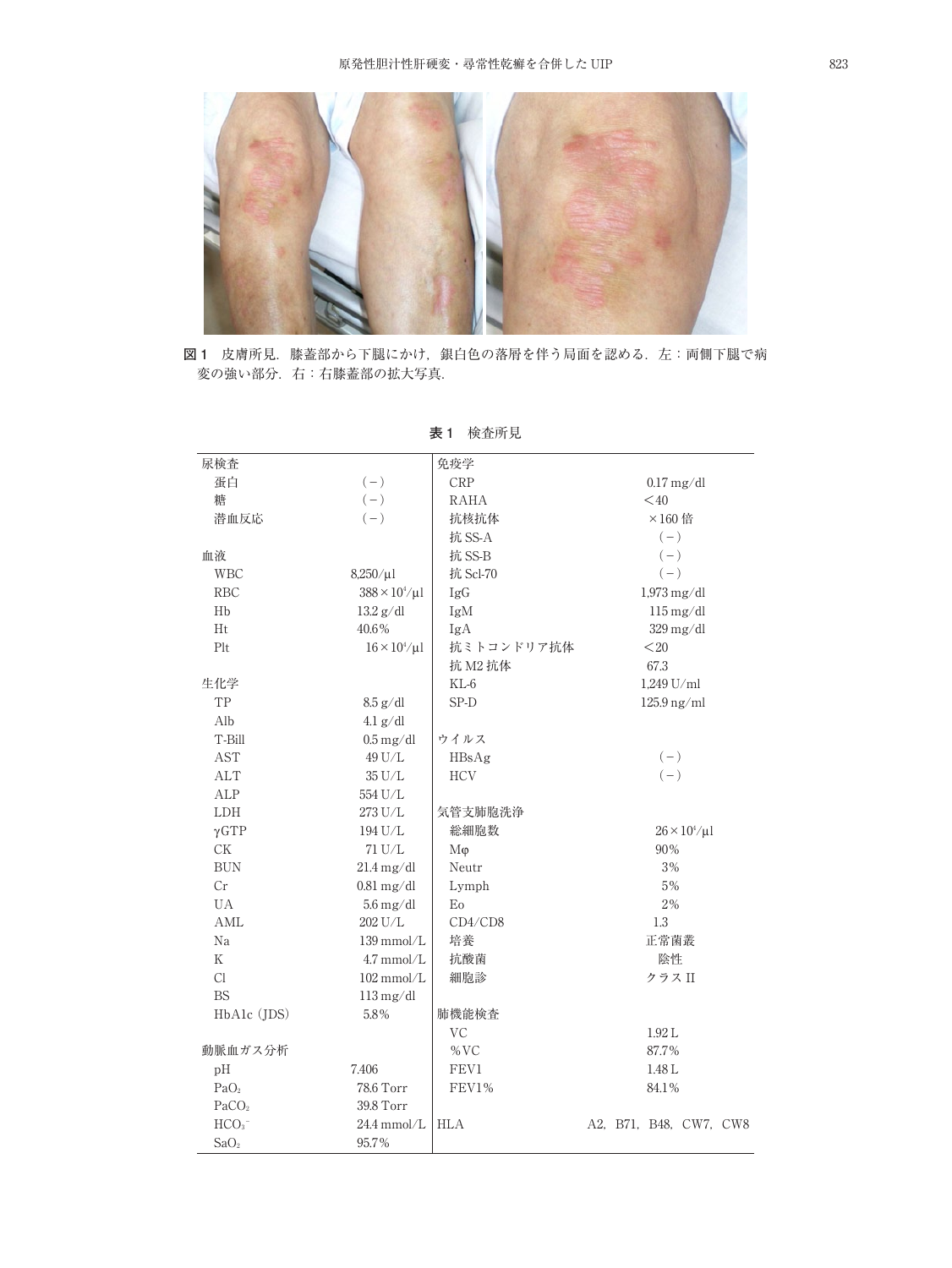

**図 2** 初診時胸部 X 線写真と CT 画像.(A)胸部 X 線写真.下肺野優位,両側肺の胸膜下を中 心に網状影が広がっている.(B,C)CT 画像.主として胸膜直下に,網状影やすりガラス影 とともに牽引性気管支拡張,気腔の拡大を認める.

乾癬にリンクしやすいとされる HLA-CW6 は検出しな かった.

画像所見:胸部 X 線では,下肺野優位,びまん性に 網状影を認め,CT では胸膜直下,下肺野優位にすりガ ラス影と蜂巣肺が広がっていた (図 2).

病理学的検索:胸腔鏡下肺生検を左 S5 および S8 よ り実施した. 鏡検(図3)では、胸膜直下に構造改変を 伴う陳旧性の線維化病変が散在性にみられ,さらに fibroblastic foci やリンパ球の集簇部位, 胞隔炎の部分を 経て正常肺へと移行していた.時間的・空間的多相性を 認め, UIP と判定した. 一方. 肝臓では (図4) 小葉構 造が比較的保たれ,spotty necrosis,肝細胞核の大小不同, 小葉中心性の中滴性脂肪化を認めた.Piecemeal necrosis はないものの、グリソン鞘領域の辺縁が不明瞭,か つ胆管上皮の脱落などもみられるため, Scheuer 分類 I 期の PBC として矛盾しなかった.

臨床経過:初診後の評価で肺病変が UIP と判明し, 自覚症状,画像所見とも安定していたため特別な治療介 入は行わず,禁煙と咳嗽に対する対症療法で経過観察し た.初診から2年後に左下葉に扁平上皮癌を発症したが, 手術は希望せずsupportive care の方針となった.しかし, この頃から乾癬が悪化傾向となり,肺に関しても息切れ と肺野の間質影が増悪した.その数ヶ月後に,消化管出 血で入院し,いったん軽快するも胆のう炎合併を機に急 変し,間質性肺炎診断から全経過 2 年 8ヶ月で死亡した. 剖検は行われなかった.

## **考 察**

本例は PBC と尋常性乾癬に UIP を合併した,きわめ て珍しい症例であった.病歴上,若年時より肝障害を指 摘され,肝炎ウイルス感染は証明されず,当初から PBC であった可能性も考えられた.診断時点でも掻痒感など の自覚症状はなく,胆道系肝酵素の上昇と抗 M2 抗体陽 性,病理所見から無症候性 PBC とみなすことができた. また. シェーグレン症候群 (Siögren syndrome: SS) をはじめとする各種膠原病については,臨床症状や血液 検査で合併を指摘できず,自己免疫疾患としては尋常性 乾癬のみを合併していた.

PBC に尋常性乾癬を合併しやすいことに関しては, いくつかの報告がある. Howel ら<sup>3)</sup>の population-based case-control study によると,PBC では乾癬の合併割合 が高く、オッズ比を4.6 と報告している. 我が国でも Ohira ら4) が 6 例の合併例を報告しており,当該施設で の PBC 101 例中 5.9%に相当するとしている. 近年. ゲ ノムワイド関連解析により PBC 発症感受性遺伝子が多 数判明しており,中村<sup>9)</sup>が詳細に解説している.それに よると,多数の PBC 発症感受性遺伝子のなかでも,染 色体 2q 上の STAT4 は乾癬においても疾患感受性遺伝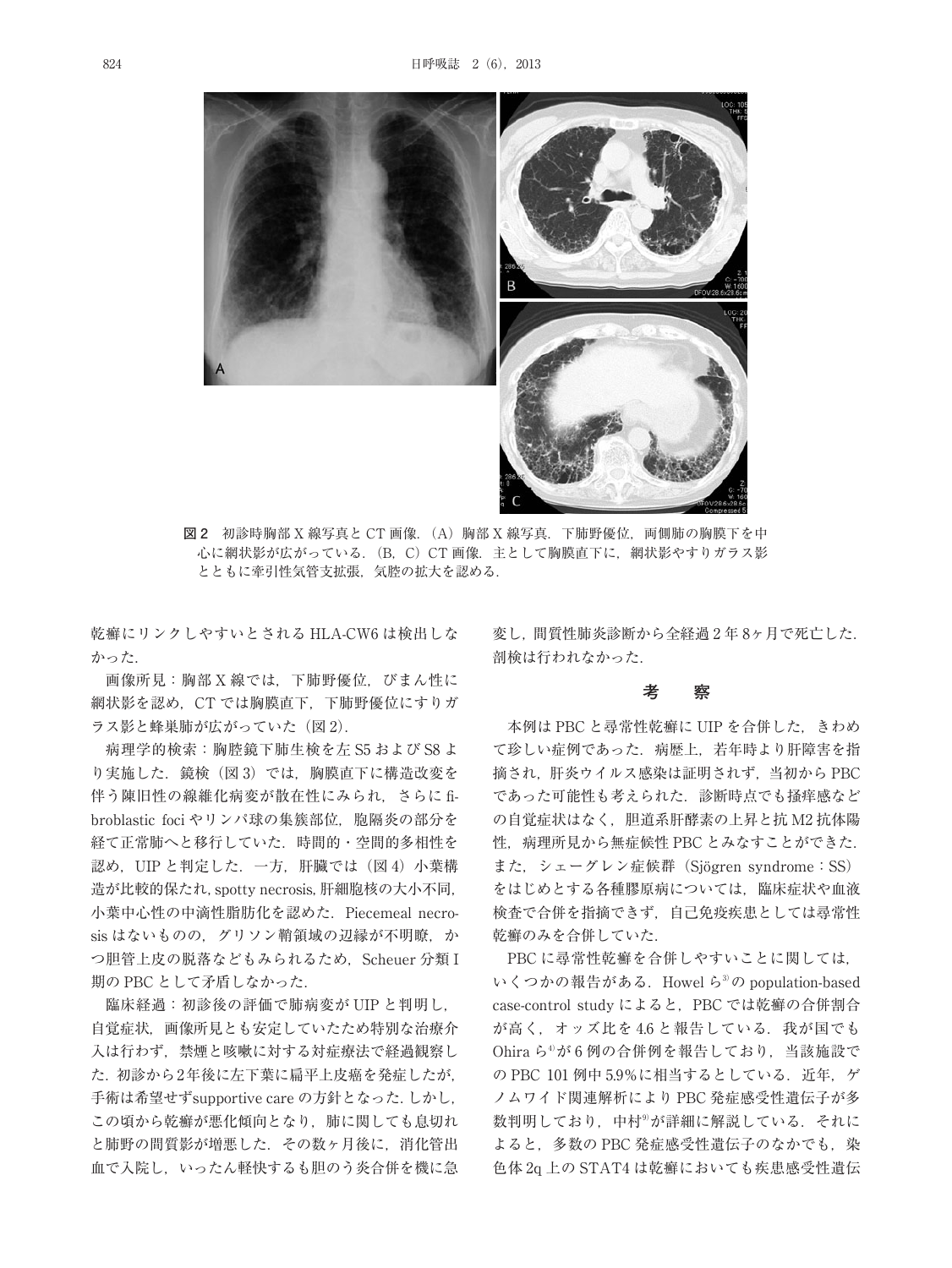

と fibroblastic focus を認める.

**図 3** 肺生検の所見.hematoxylin-eosin(HE)染色.(A)全体像.胸膜直下に強い線維化を認 める. (B) A の囲み部分を弱拡大したもの. 強い線維化と拡大した気腔, リンパ球の浸潤, 肺胞壁肥厚を認め,病変は多相性を呈する.(C)B の囲み部分をさらに拡大.リンパ球浸潤



**図 4** 肝生検.(A)全体像の弱拡大,HE 染色.(B)A と同じ部位の Masson 染色.(C)B の 囲み部分を拡大.グリソン鞘領域の辺縁が不明瞭となり,胆管上皮が脱落している.

子の一つとされている. STAT4 は T 細胞の Th1 への 分化・増殖や, Th17 細胞の分化経路に位置する遺伝子 と考えられており、PBC における Th1, Th17 環境への

シフトについて言及がなされている. 一方乾癬でも,病 態にはT細胞が重要な役割を果たすことが知られている. 特に, Th1, Th17 細胞により誘導される皮膚の炎症が指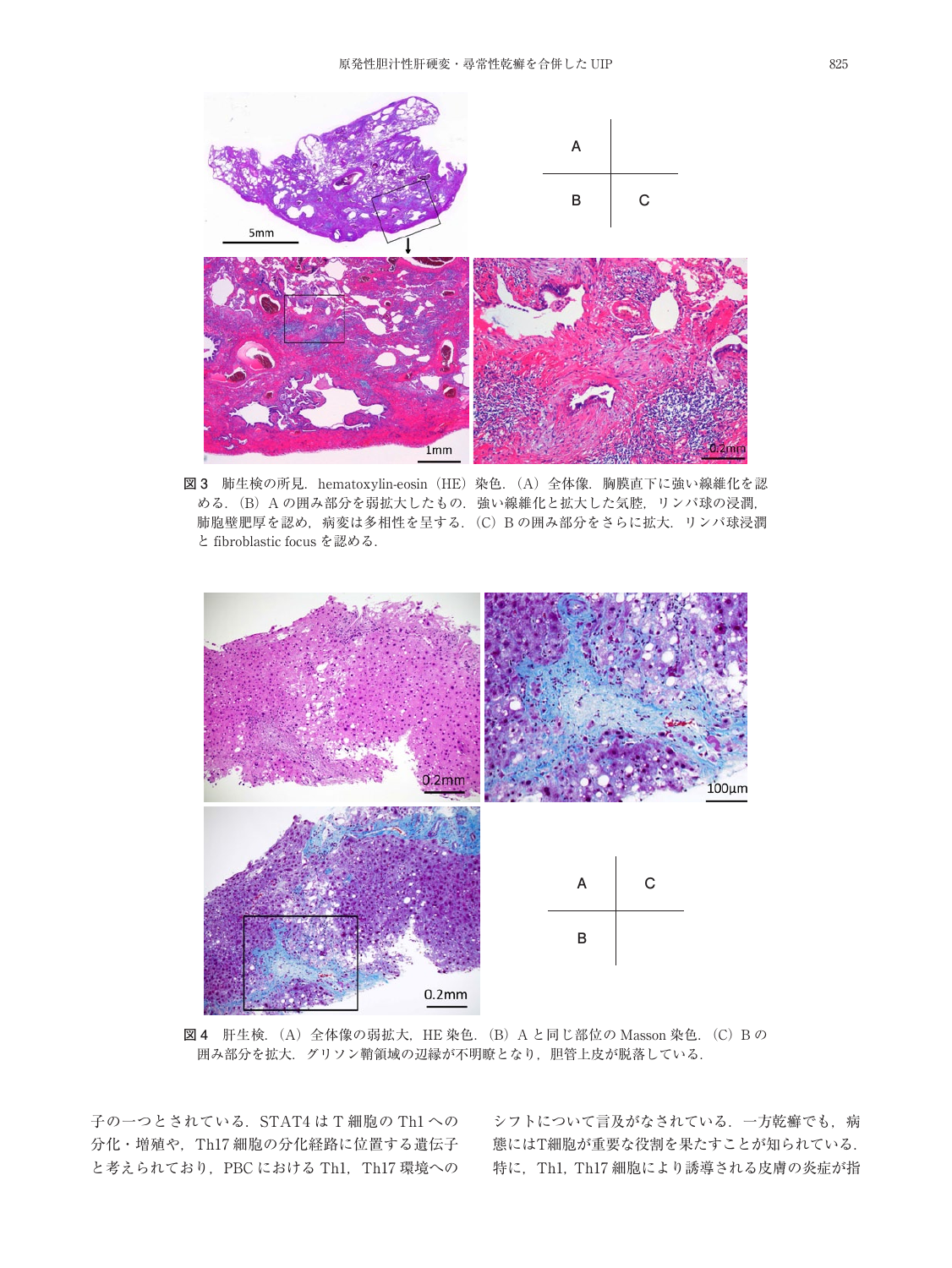摘されており10) ,PBC 合併との関係においては,何らかの 共通の免疫異常が関与している可能性が考えられた. Griffiths ら2) は若年発症の乾癬で HLA-CW6 との関連を 指摘しているが,本症例では検出されなかった.Ohiraら4) の報告でも 6 例すべてに HLA が解析されているが, CW6 を検出した症例はなく,人種差の可能性も考えら れるため,今後の知見の蓄積が必要と考えられた.

PBC と間質性肺炎の合併に関し,Liu ら<sup>5)</sup>は,109 名 の PBC のうち, 11 名に間質性肺疾患を合併し、そのう ち 10 例が SS を合併していたと報告している. 肺生検が 実施された5例に関し病理所見の詳細には触れていない. Shen ら6) は,重喫煙者を除外した 178 例の PBC を対象 に prospective な検索を行い, 28 例 (15.7%) が間質性 肺疾患を合併していたと報告している. 特筆すべきは, 膠原病合併例に有意に間質性肺疾患合併が多いという指 摘である.肺生検が行われた症例が 5 例あり,そのうち 3例がlymphoid interstitial pneumoniaだったとしている. 我が国からも Hiraoka ら"が,間質性肺炎を合併し SS と関節リウマチを伴う PBC 症例を報告している. その なかで,PBC と間質性肺炎合併の報告例を集積し報告 しており、SS 合併が多いものの、本症例同様に膠原病 を合併していない症例があることも紹介している.一方, 尋常性乾癬と UIP の合併については徳永ら<sup>8</sup>が報告して おり,本例同様乾癬が下腿に限局し,乾癬性関節炎や乾 癬性紅皮症などの重篤な病型ではない点,および喫煙歴 を有する点で本症例と類似していた.特発性肺線維症は 喫煙関連でも生じることが知られ11) ,その病理像は UIP であり、喫煙歴のある本症例においては、PBC や乾癬 にみられる免疫異常を背景に UIP を発症したものか, 単なる偶然の合併であるのかはわからなかった.

以上,PBC と尋常性乾癬を合併した UIP の 1 例を報 告した.PBC に合併する免疫異常として尋常性乾癬の 存在は必ずしも珍しいものとはいえないが,その両者に UIP を合併したという報告はなく,非常にまれな症例と 考えられた.

著者の COI (conflicts of interest) 開示: 本論文発表内容 に関して特に申告なし.

### **引用文献**

- 1) Selmi C, et al. Primary biliary cirrhosis. Lancet 2011; 377: 1600-9.
- 2) Griffiths CEM, et al. Pathogenesis and clinical features of psoriasis. Lancet 2007; 370: 263-71.
- 3) Howel D, et al. An exploratory population-based case-control study of primary biliary cirrhosis. Hepatology 2000; 31: 1055-60.
- 4) Ohira H, et al. Six cases of primary biliary cirrhosis complicated by psoriasis. Hepatol Res 2004; 30: 111- 5.
- 5)Liu B, et al. Interstitial lung disease and Sjogren's syndrome in primary biliary cirrhosis: a causal or casual association? Clin Reumatol 2008; 27: 1299- 306.
- 6) Shen M, et al. Primary biliary cirrhosis complicated with interstitial lung disease. A prospective study in 178 patients. J Clin Gastroenterol 2009; 43: 676-9.
- 7) Hiraoka A, et al. An autopsy case of primary biliary cirrhosis with severe interstitial pneumonia. Intern Med 2001; 40: 1104-8.
- 8)徳永隆成,他.尋常性乾癬に合併した Usual interstitial pneumonia (UIP) の 1 例. 日呼吸会誌 2002; 40: 692-6.
- 9)中村 稔.PBC の疾患感受性遺伝子による病態の 解明. Jpn J Immunol 2012; 35: 503-10.
- 10) Coimbra S, et al. The roles of cells and cytokines in the pathogenesis of psoriasis. Int J Dermatol 2012; 51: 389-98.
- 11)田口善夫.喫煙に関連する間質性肺疾患.COPD FRONT 2005; 4: 103-9.